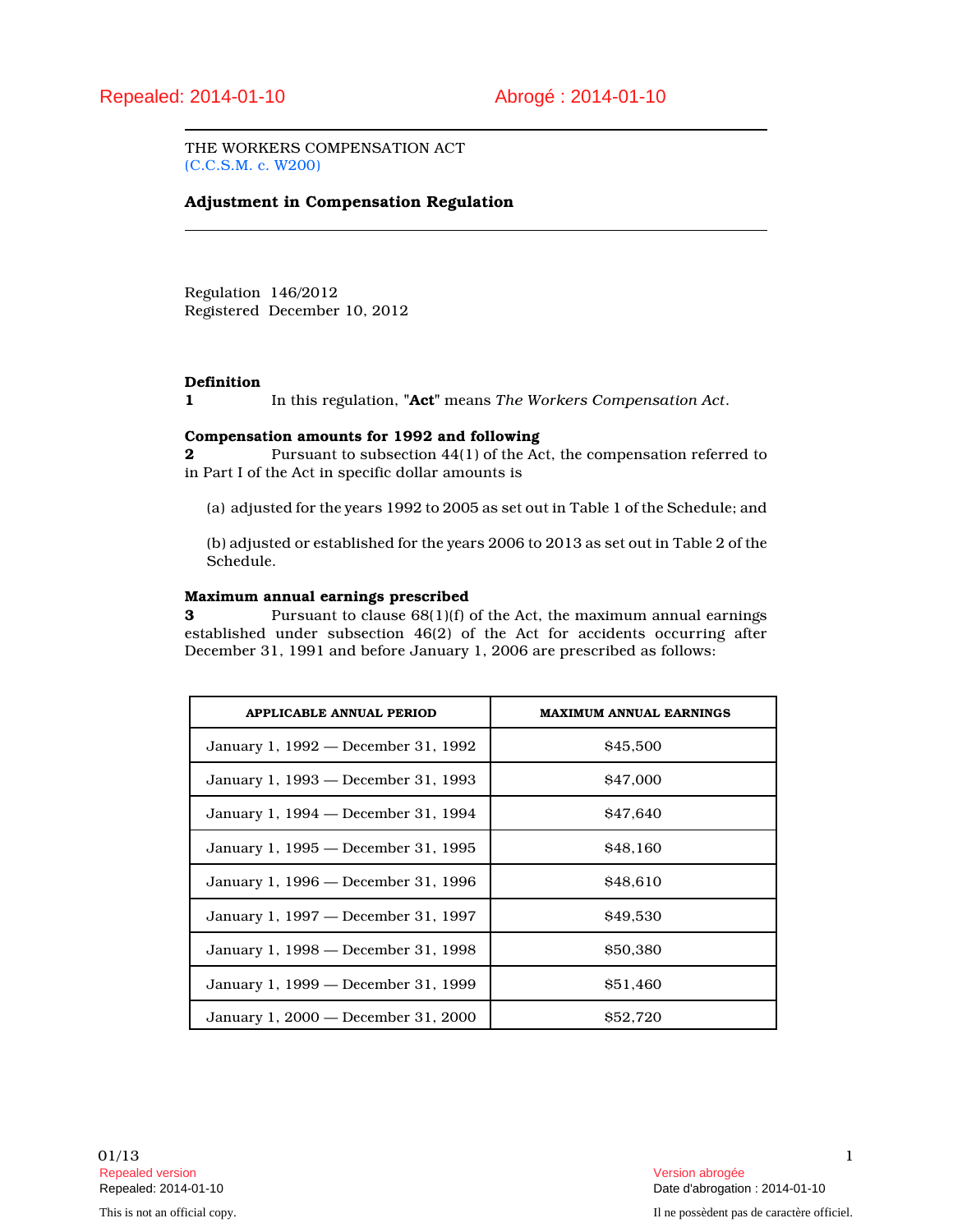| <b>APPLICABLE ANNUAL PERIOD</b>     | <b>MAXIMUM ANNUAL EARNINGS</b> |
|-------------------------------------|--------------------------------|
| January 1, 2001 — December 31, 2001 | \$53,510                       |
| January 1, 2002 — December 31, 2002 | \$54.590                       |
| January 1, 2003 — December 31, 2003 | \$55,620                       |
| January 1, 2004 — December 31, 2004 | \$56.310                       |
| January 1, 2005 — December 31, 2005 | \$58,260                       |
| January 1, 2006 — December 31, 2006 | \$60,490                       |
| January 1, 2007 — December 31, 2007 | \$62,050                       |
| January 1, 2008 — December 31, 2008 | \$64,200                       |
| January 1, 2009 — December 31, 2009 | \$66,700                       |
| January 1, 2010 — December 31, 2010 | \$68,280                       |
| January 1, 2011 — December 31, 2011 | \$69,840                       |
| January 1, 2012 — December 31, 2012 | \$71,950                       |
| January 1, 2013 — December 31, 2013 | \$73,330                       |

## **Repeal**

**4** The *Adjustment in Compensation Regulation*, Manitoba Regulation 12/2012, is repealed.

### **Coming into force**

**5(1)** This regulation, except for section 2, comes into force on January 1, 2013 or on registration, whichever is later.

**5(2)** Pursuant to subsection 44(3) of the Act, section 2 comes into force on January 1, 2013.

# October 30, 2012 **The Workers Compensation Board:**

Michael D. Werier Chairperson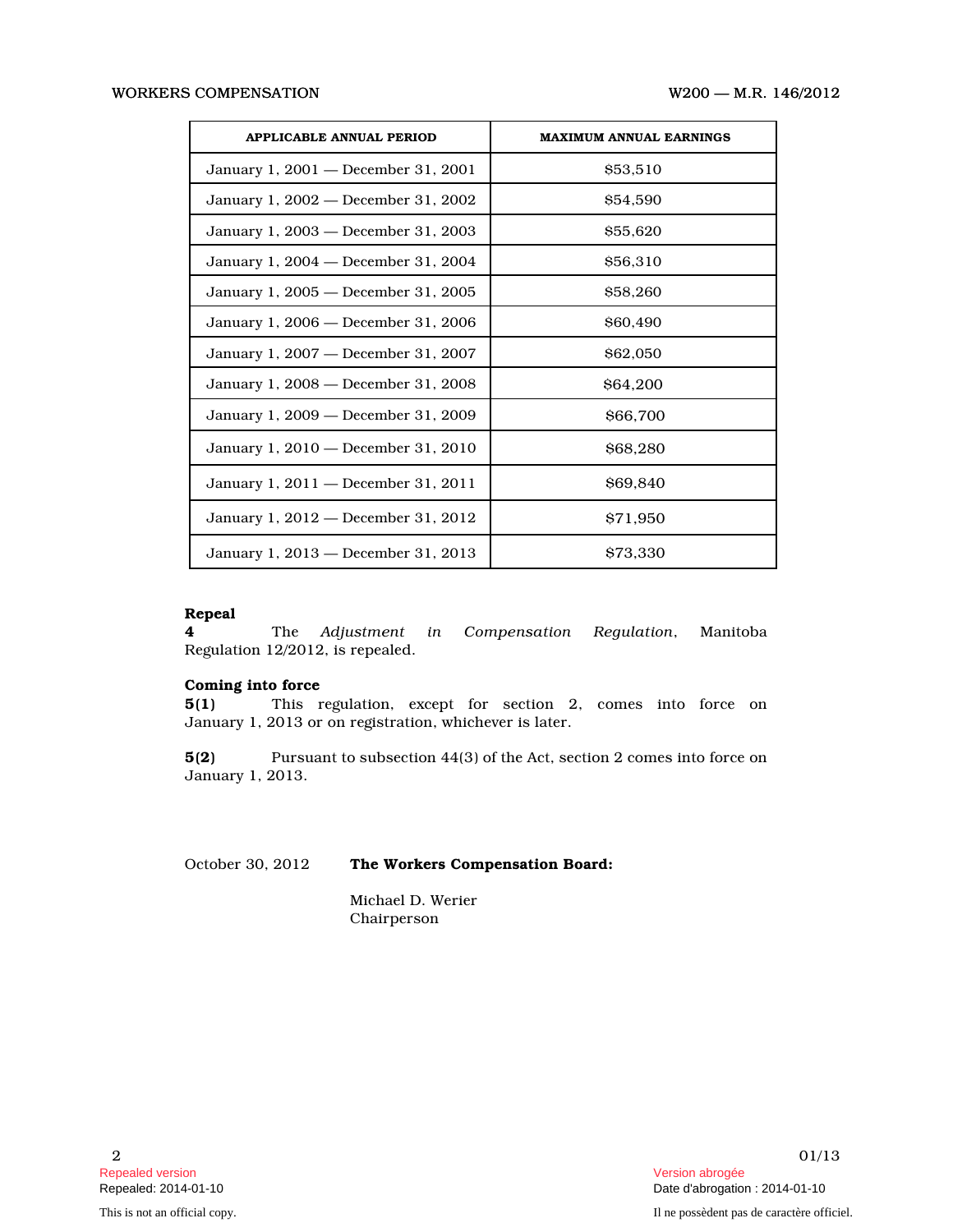#### **SCHEDULE** (section 2)

### COMPENSATION AMOUNTS

#### **Legend**

- **1** In Tables 1 and 2, the benefit types are as follows:
	- A Death benefit, as provided for in subsection 28(2) of the Act;
	- B Fatal lump sum payment, as provided for in subclause 29(1)(a)(i) of the Act;
	- C Child's monthly payment, as provided for in clause  $29(1)(b)$  of the Act;
	- D Child's monthly payment (18 years or over and in school), as provided for in clause 29(1)(c) of the Act;
	- E Orphan's monthly payment, as provided for in clause 29(1)(d) of the Act;
	- F Other dependants' monthly payments, as provided for in clause  $29(1)(e)$  of the Act;
	- G Minimum fatal lump sum payment, as provided for in subsection 29(2) of the Act, as the Act read immediately before the coming into force of *The Workers Compensation Amendment Act*, S.M. 2005, c. 17;
	- H Monthly limit for children, as provided for in subsection 31(1) of the Act;
	- I Monthly limit for dependants, as provided for in subsection 31(2) of the Act;
	- J Impairment lump sum payment, as provided for in clause 38(2)(a) of the Act, as the Act read immediately before the coming into force of *The Workers Compensation Act*, S.M. 2005, c. 17;
	- K Impairment lump sum payment, as provided for in clauses 38(2)(b) and (c) of the Act, as the Act read immediately before the coming into force of *The Workers Compensation Amendment Act*, S.M. 2005, c. 17;
	- L Impairment lump sum payment, less than 30%, as provided for in clause 38(2)(a) of the Act;
	- M Impairment lump sum payment, 30% or greater, as provided for in clause 38(2)(b) of the Act.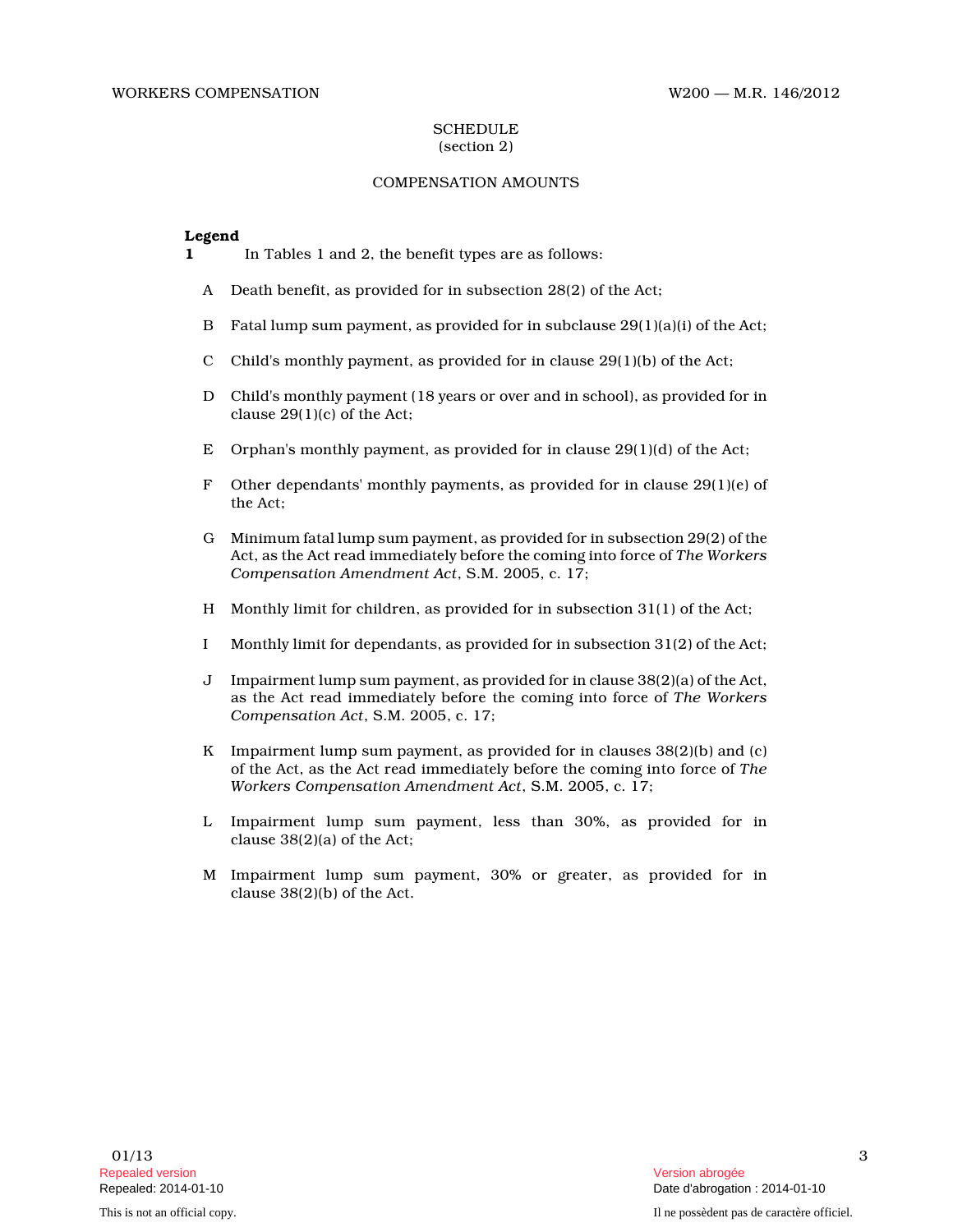### WORKERS COMPENSATION W200 — M.R. 146/2012

# **TABLE 1: COMPENSATION AMOUNTS FOR 1992 – 2005**

| <b>Benefit</b><br><b>Type</b> | $\mathbf{A}$ | $\bf{B}$ | $\mathbf c$ | $\mathbf D$ | E            | $\mathbf F$                     | $\mathbf G$ | $\mathbf H$ | $\mathbf I$ | J            | $\mathbf K$ |
|-------------------------------|--------------|----------|-------------|-------------|--------------|---------------------------------|-------------|-------------|-------------|--------------|-------------|
| Year                          |              |          |             |             |              |                                 |             |             |             |              |             |
| 1992                          | \$5,000      | \$45,500 | \$250       | \$250       | \$500        | \$250 (each)<br>\$1,000 (total) | \$27,500    | \$1,000     | \$2,000     | \$500        | \$1,000     |
| 1993                          | \$5,160      | \$47,000 | \$260       | \$260       | \$520        | \$260 (each)<br>\$1,030 (total) | \$28,410    | \$1,030     | \$2,070     | \$520        | \$1,030     |
| 1994                          | \$5,240      | \$47,640 | \$260       | \$260       | \$520        | \$260 (each)<br>\$1,050 (total) | \$28,800    | \$1,050     | \$2,090     | \$520        | \$1,050     |
| 1995                          | \$5,290      | \$48,160 | \$260       | \$260       | <b>\$530</b> | \$260 (each)<br>\$1,060 (total) | \$29,110    | \$1,060     | \$2,120     | \$530        | \$1,060     |
| 1996                          | \$5,340      | \$48,610 | \$270       | \$270       | <b>\$530</b> | \$270 (each)<br>\$1,070 (total) | \$29,380    | \$1,070     | \$2,140     | \$530        | \$1,070     |
| 1997                          | \$5,440      | \$49,530 | \$270       | \$270       | \$540        | \$270 (each)<br>\$1,090 (total) | \$29,930    | \$1,090     | \$2,180     | \$540        | \$1,090     |
| 1998                          | \$5,540      | \$50,380 | \$280       | \$280       | <b>\$550</b> | \$280 (each)<br>\$1,110 (total) | \$30,450    | \$1,110     | \$2,210     | <b>\$550</b> | \$1,110     |
| 1999                          | \$5,660      | \$51,460 | \$280       | \$280       | \$570        | \$280 (each)<br>\$1,130 (total) | \$31,100    | \$1,130     | \$2,260     | \$570        | \$1,130     |
| 2000                          | \$5,790      | \$52,720 | \$290       | \$290       | \$580        | \$290 (each)<br>\$1,160 (total) | \$31,870    | \$1,160     | \$2,320     | \$580        | \$1,160     |
| 2001                          | \$5,880      | \$53,510 | \$290       | \$290       | \$590        | \$290 (each)<br>\$1,180 (total) | \$32,340    | \$1,180     | \$2,350     | \$590        | \$1,180     |
| 2002                          | \$6,000      | \$54,590 | \$300       | \$300       | \$600        | \$300 (each)<br>\$1,200 (total) | \$32,990    | \$1,200     | \$2,400     | \$600        | \$1,200     |
| 2003                          | \$6,110      | \$55,620 | \$310       | \$310       | \$610        | \$310 (each)<br>\$1,220 (total) | \$33,610    | \$1,220     | \$2,440     | \$610        | \$1,220     |
| 2004                          | \$6,190      | \$56,310 | \$310       | \$310       | \$620        | \$310 (each)<br>\$1,240 (total) | \$34,030    | \$1,240     | \$2,480     | \$620        | \$1,240     |
| 2005                          | \$6,400      | \$58,260 | \$320       | \$320       | \$640        | \$320 (each)<br>\$1,280 (total) | \$35,210    | \$1,280     | \$2,560     | \$640        | \$1,280     |